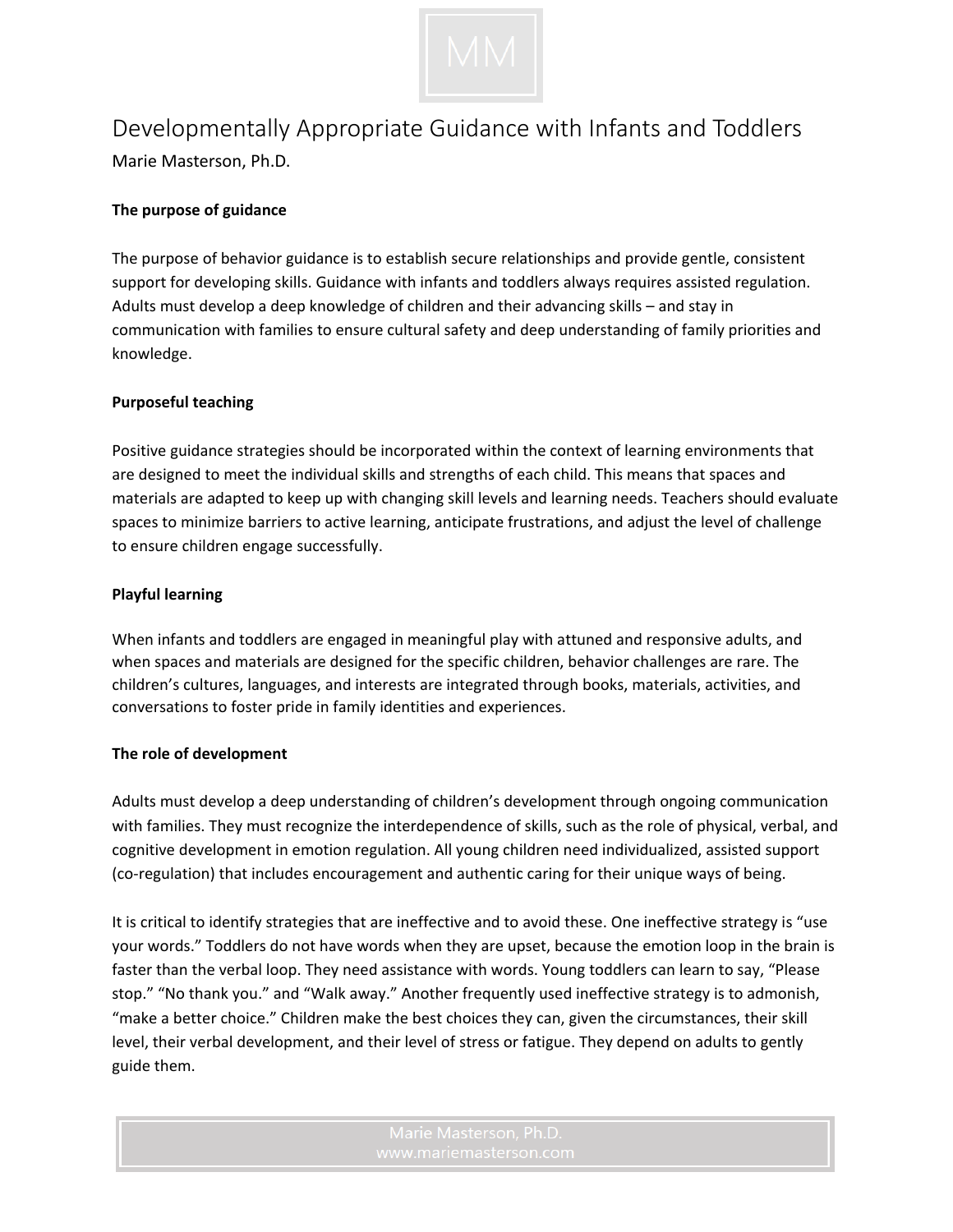

Less verbal or non-verbal children may be taught to use cues, like tapping a teacher on the arm or squeezing their hand for attention. Toddlers who scream or yell for help should be thanked for using their words! This means they are not hitting or hurting others. Often, teachers want to stop children from yelling – when this behavior can be gently modified. Teachers can say, "Instead of yell, just say "Help me!" I will come help you." Even very young toddlers learn quickly to get help in this very simple way. However, the teacher must stay aware and come immediately when the child needs help. And to minimize frustrations, teachers should anticipate what will be frustrating and step in proactively to support children by adapting spaces, materials, activities, and supporting interactions with other children.

#### **Strategies for Success**

With developmentally appropriate guidance, children develop confidence and security. Infants and toddlers require consistent routines and schedules to minimize stress. Teachers should work with families to develop cultural and practical coherence between the homes and the program. In this way, guidance builds on family priorities and values. The following strategies are designed especially for infants and toddlers.

**1. Model the behaviors you want children to learn.** Show children by example how to speak gently, accomplish tasks, get help, and find what they need. For example, ask before you touch a child's toys, change a diaper, or go into the child's cubby. For example, take an infant with you to their cubby and ask first, "May I please put your sweater in your cubby?" "May I please get a diaper from your cubby?"

Many adults simply do things without showing children consistently that to touch someone else's things, one asks first. Asking shows respect – but most importantly it demonstrates that people just don't swoop in and do what they want without asking others. Modeling how to ask teaches respect for the boundaries of self and others.

**2. Prepare children for what comes next.** Only say what you plan to do. "First, we will wash hands. Then we will eat lunch." Be consistent every time. Wait to announce what will happen next when you are certain it will be next. Don't expect children to know what is happening next. They are focused in the moment.

**3. Narrate successful strategies.** Describe a child's effective thinking or caring actions. "How kind. You patted Skye on the back when she was sad." "You noticed Bryon's puzzle and stepped over it."

Frequently, teachers narrate what did *not* go well. "Oops, you dropped your blanket." "Look out, you are bumping into Jasmine." Instead, notice and narrate your own and children's prosocial behaviors. "I'm going to get Natasha another napkin. She dropped hers." Narrate effective strategies – not ineffective ones!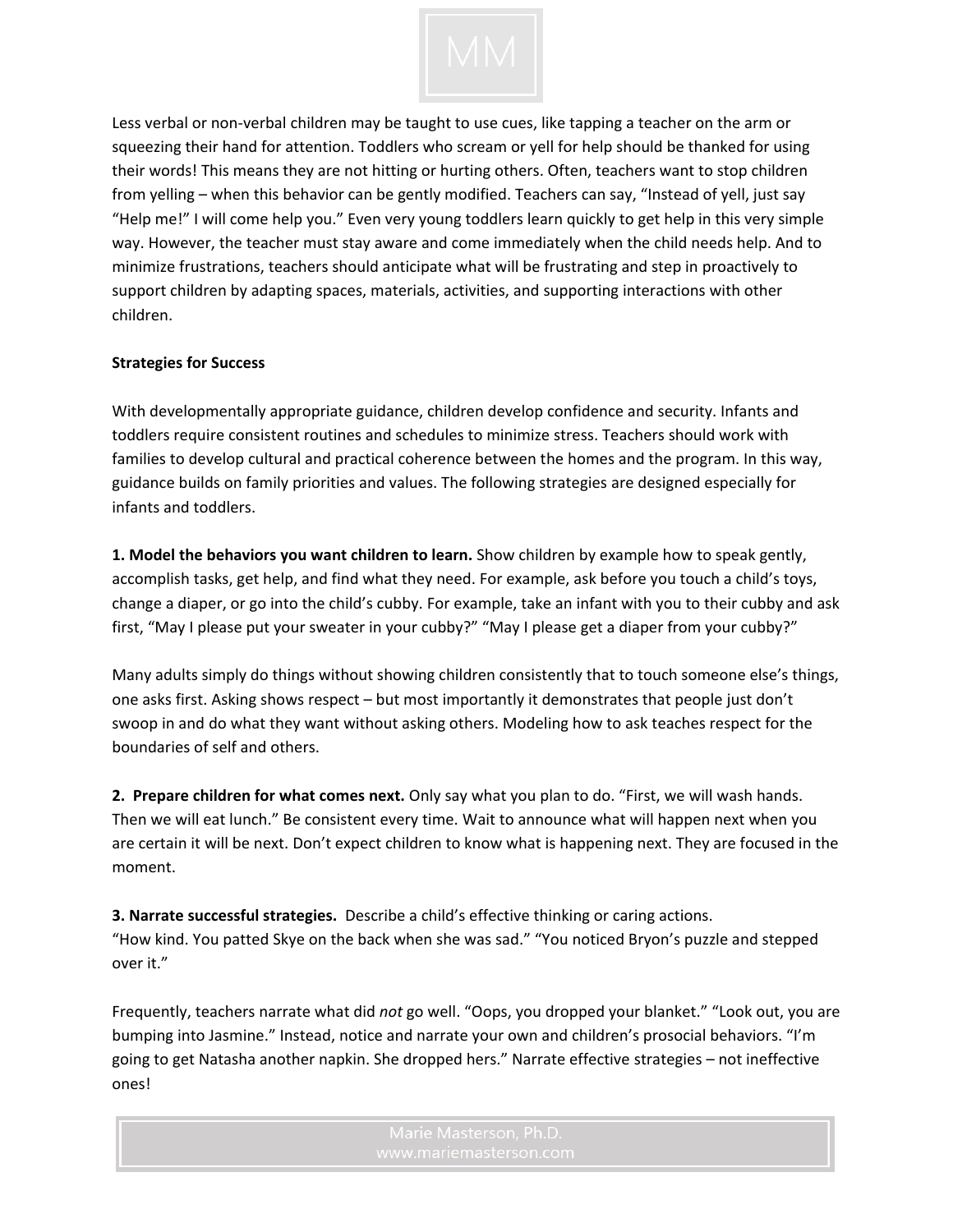

**4. Use effective redirection.** Effective redirection is an incompatible alternative. It replaces rather than stops a behavior. Rather than talk about what not to do or tell a child to stop, describe a safe, positive solution. To a toddler playing too close to another child, say, "Let's move over a little bit," or "Steer around Joshua." (Rather than, "Don't hit Joshua with the stroller.") To a child who is frustrated say, "Let's find another doll." To a toddler who needs to be engaged, say, "Let's pick a book and read together." The goal is to help children notice what needs to be done and – over time – develop selfresponsibility.

**5. Offer choices that match children's understanding.** "Naptime. Do you want to snuggle with your lovey blanket or your bear?" You can observe infants' body language and vocalizations to understand their intentions and interests to guide the choices you offer.

**6. Keep it simple.** Young children have short attention spans. Give brief, one-step instructions. "Feet on floor." "Book on your lap. Let's read together." It is important to avoid conversations that lecture toddlers to share. Instead, show them in simple ways how to resolve issues, such as by getting another toy.

**7. Use alternatives to "no."** Redirect or distract. Shift children's attention forward to a positive activity. "I have a box of squishy balls. You can roll them down the slide." Children live in the moment, so move their attention forward to successful experiences.

**8. Validate feelings and promote empathy.** Describe what you see. "I know you are disappointed. Let's choose another toy." I know you miss momma. Let's read until she comes." Also draw children's attention to the needs and experiences of others. Often, teachers comfort one child, without giving an explanation to other children. "Joshua feels sad. Let's bring him a puzzle and sit with him." "Abby is hungry. Let's make sure she gets a snack."

**9. Use assisted soothing.** Use soft materials and cozy spaces for stress relief. Children need to have breaks from being in a group. Infants, as well – need one-one one time with adults and enjoy gentle swaying, and soft singing. They are soothed through a teacher's quiet breathing and calming words. Toddlers love to copy yoga stretches, lay on the floor like puppies, or curl up with soft pillows. They also need stories, songs, and gentle soothing for their sensory needs.

**10. Encourage and empower success.** Effective guidance celebrates children's progress. "Awesome! We had fun cleaning up together." "I am happy to read with you. You are a good book reader." Teachers must affirm and honor children's unique ways of being. "You are creative, like your momma." "You and your daddy had fun on the swings. You love playing outside." These affirmations instill pride and confidence.